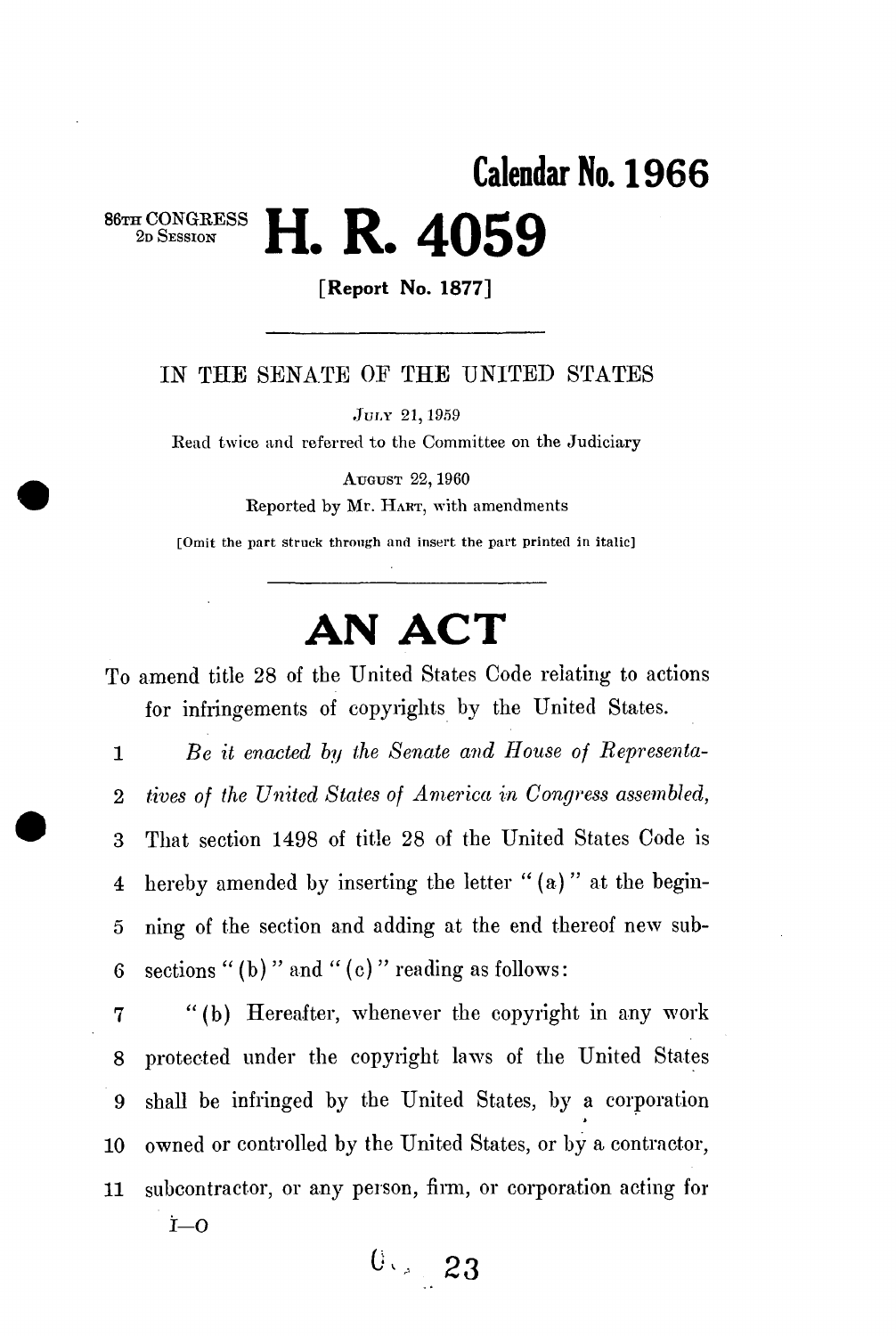1 the Government and with the authorization or consent of 2 the Government, the exclusive remedy of the owner of such 3 copyright shall be by action against the United States in 4 the Court of Claims for the recovery of his reasonable and 5 entire compensation as damages for such infringement, 6 including the minimum statutory damages as set forth in 7 section 101(b) of title 17, United States Code: *Provided,*  8 That a Government employee shall have a right of action 9 against the Government under this subsection except where 10 he was in a position to order, influence, or induce use of 11 the copyrighted work by the Government: *Provided,*  12 *however,* That this subsection shall not confer a right of 13 action on any copyright owner or any assignee of such 14 owner with respect to any copyrighted work prepared by a 15 person while in the employment or service of the United 16 States, where the copyrighted work was prepared as a part 17 of the official functions of the employee, or in the preparation 18 of which Government time, material, or facilities were used: 19 *And provided further,* That before such action against the 20 United States has been instituted the appropriate corporation 21 owned or controlled by the United States or the head of 22 the appropriate department or agency of the Government, 23 as the case may be, is authorized to enter into an agreement 24 with the copyright owner in full settlement and compromise 25 for the damages accruing to him by reason of such infringe-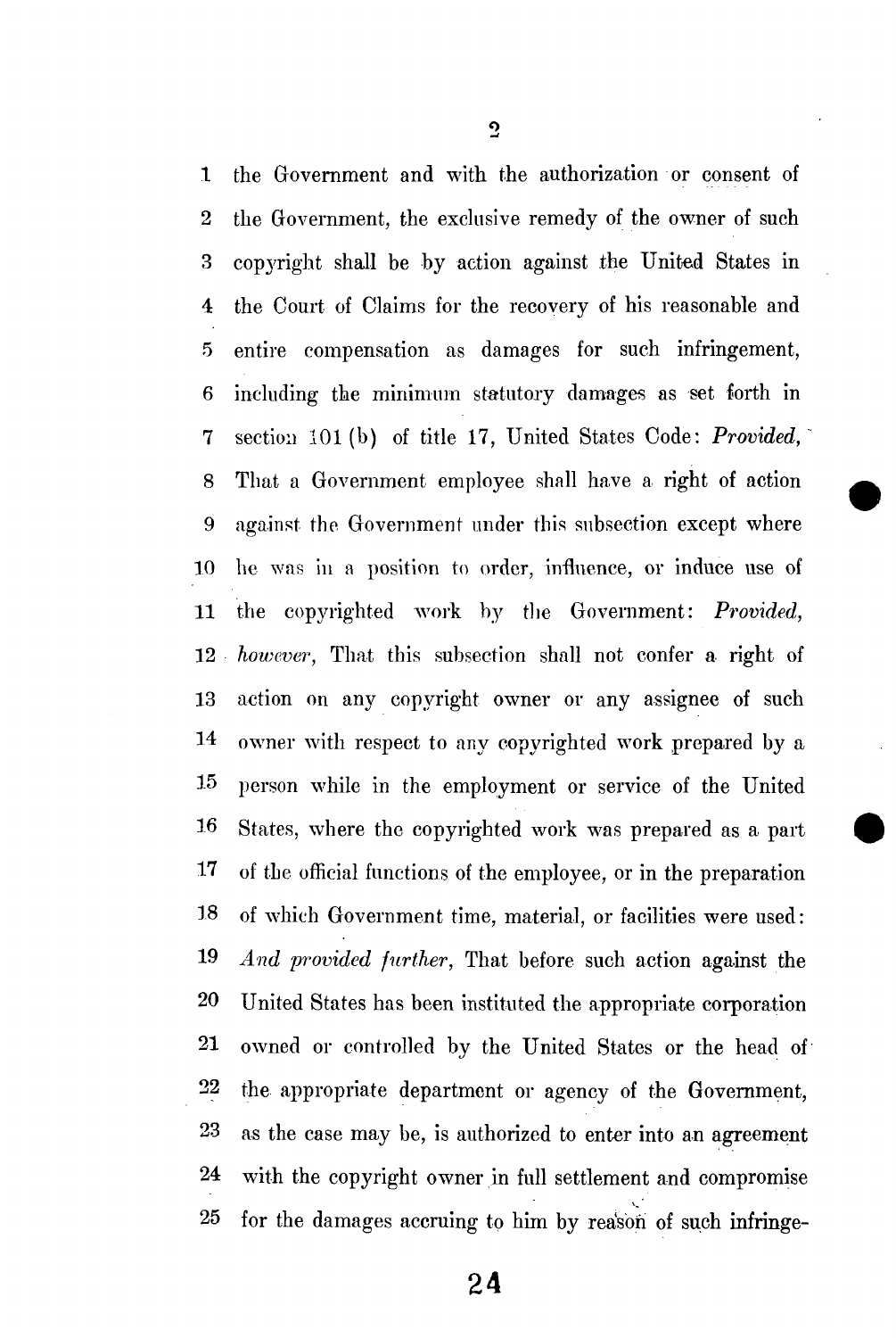.1 ment and to settle the claim administratively out of available 2 appropriations.

3 "Except as otherwise provided by law, no recovery 4 shall be had for any infringement of a copyright covered 5 by this subsection committed more than three years prior 6 to the filing of the complaint or counterclaim for infringe-7 ment in the action, except that the period between the date 8 of receipt of a written *chaim* for compensation by the depart-9 ment or agency of the Government or corporation owned 10 or controlled by the United States, as the case may be, 11 having authority to settle such claim and the date of mailing 12 by the Government of a notice to the claimant that his claim 13 has been denied shall not be counted as a part of the three 14 years, unless suit is brought before the last-mentioned date.

15 "(c) The provisions of this section shall not apply to 16 any claim arising in a foreign country."

 *SEC. 2. Nothing in this Act shall be construed to in any way waive any immunity provided for Members of Congress under article I of section 6 of the Constitution of the United*  20 *States.* 

21 SEC. 3 *3.* Title 10, United States Code, section 2386 (4), 22 is amended by adding after "patents" the words "or copy-23 rights".

24 SEC. *% 4.* The catchline of section 1498 of tide 28, 25 United States Code, is amended to read—

 $25\llap{.}$ 

 $\zeta$  .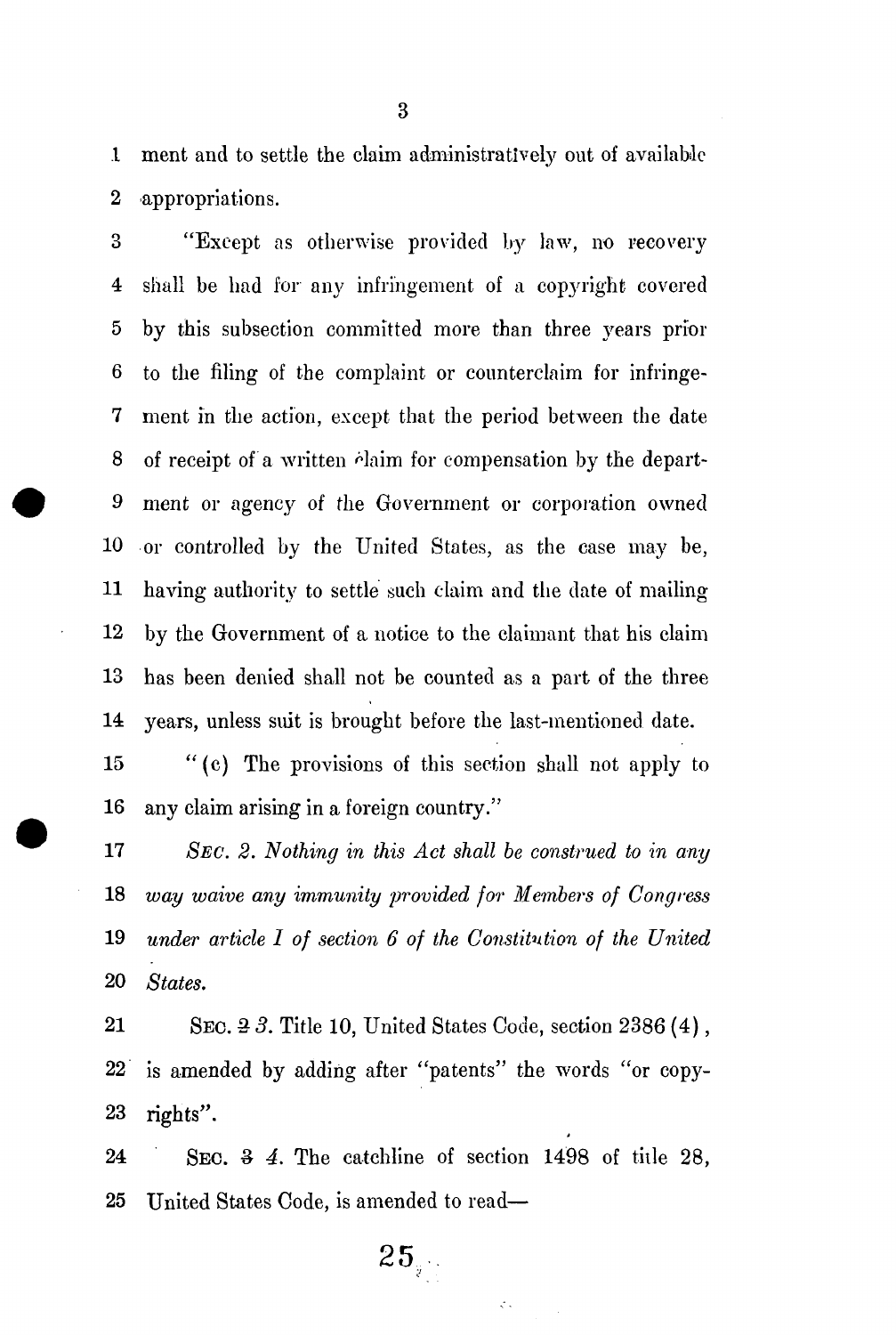1 "§ 1498. Patent and copyright cases".

- 2 The item identified as "1498. Patent cases."
- 3 in the chapter analysis of chapter 91 of title 28, United
- 4 States Code, is amended to read— "1498. Patent and copyright cases."

Passed the House of Representatives July 20, 1959. Attest: RALPH R. ROBERTS, *Clerk.*